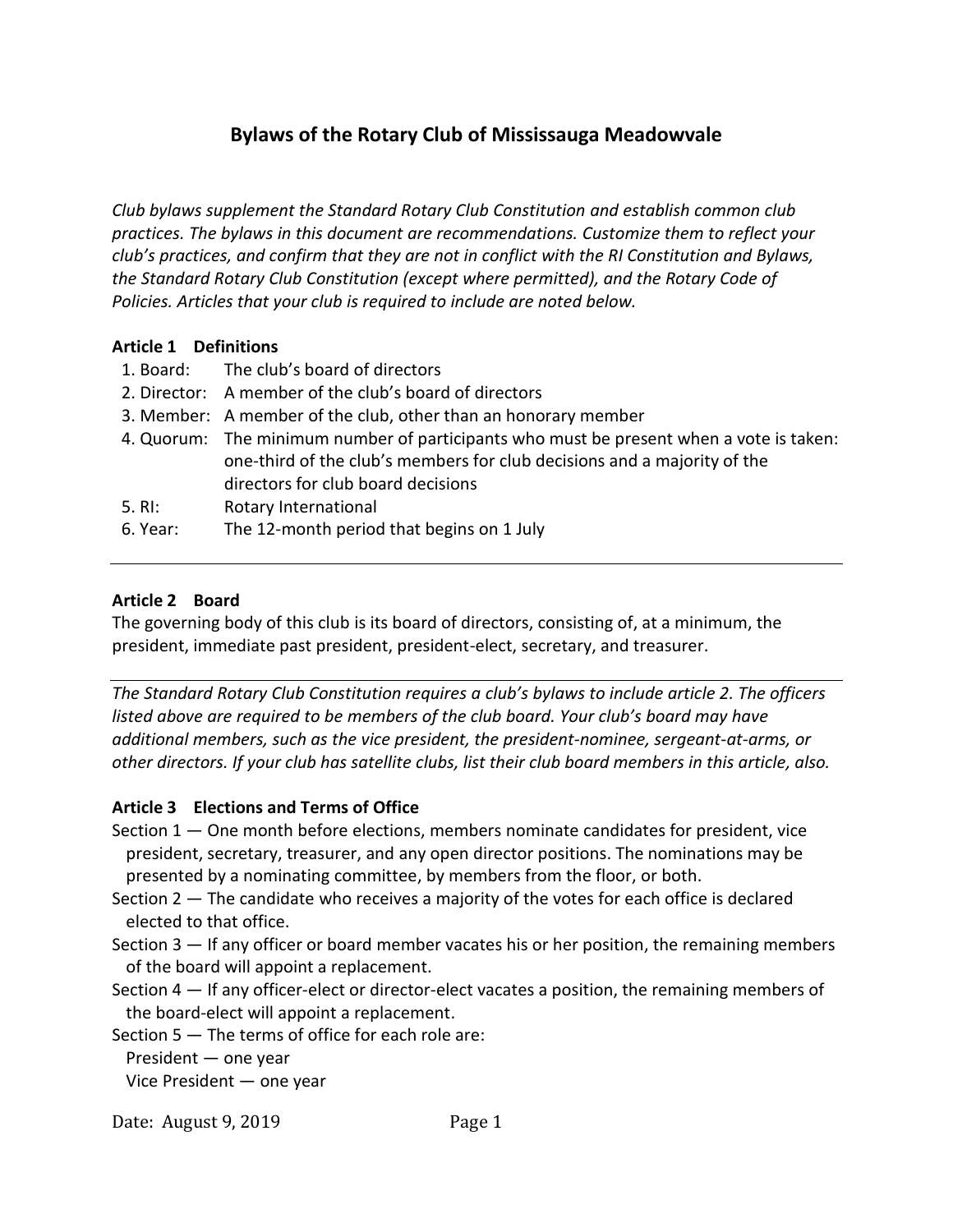Treasurer — one year Secretary — one year Sergeant-at-arms — one year Director — one year

*The Standard Rotary Club Constitution requires that your club's bylaws specify an election process. If a nominating committee is used, include details of how it is appointed. The term of office for a club president is specified as one year in the Standard Rotary Club Constitution.*

## **Article 4 Duties of the Officers**

- Section  $1 -$  The president presides at club and board meetings.
- Section 2 The immediate past president serves as a director on the club board.
- Section 3 The president-elect prepares for his or her year in office and serves as a director.
- Section 4 The vice president presides at club and board meetings when the president is absent.
- Section  $5 A$  director attends club and board meetings.
- Section 6 The secretary keeps membership and attendance records.
- Section 7 The treasurer oversees all funds and provides an annual accounting of them.
- Section 8 The sergeant-at-arms maintains order in club meetings.

*See Rotary club leader manuals for details on the roles of club officers.*

## **Article 5 Meetings**

- Section 1 An annual meeting of this club is held no later than 31 December to elect the officers and directors who will serve for the next Rotary year.
- Section 2 This club meets as follows: Twice per month on Friday at 12:15 PM until 1:30 PM. Reasonable notice of any change or cancellation of the regular meeting will be given to all club members.

Section 3 — Board meetings are held each month. Special meetings of the board are called with reasonable notice by the president or upon the request of two directors.

*The Standard Rotary Club Constitution requires club bylaws to include article 5, section 2.*

## **Article 6 Dues**

Annual club dues are \$225 for the 2018-2019 year and will be \$250 commencing the 2019-2020 year. They are paid as follows: Semi-Annually. Annual club dues include RI per capita dues, a subscription to The Rotarian or a Rotary regional magazine, district per capita dues, club fees, and any other Rotary or district per capita assessment. In addition to the dues outlined above, active members that have not been given associate member status will also be charged the perscribed lunch fee to cover the cost of the venue and the meal.

*The Standard Rotary Club Constitution requires club bylaws to include article 6.*

Date: August 9, 2019 Page 2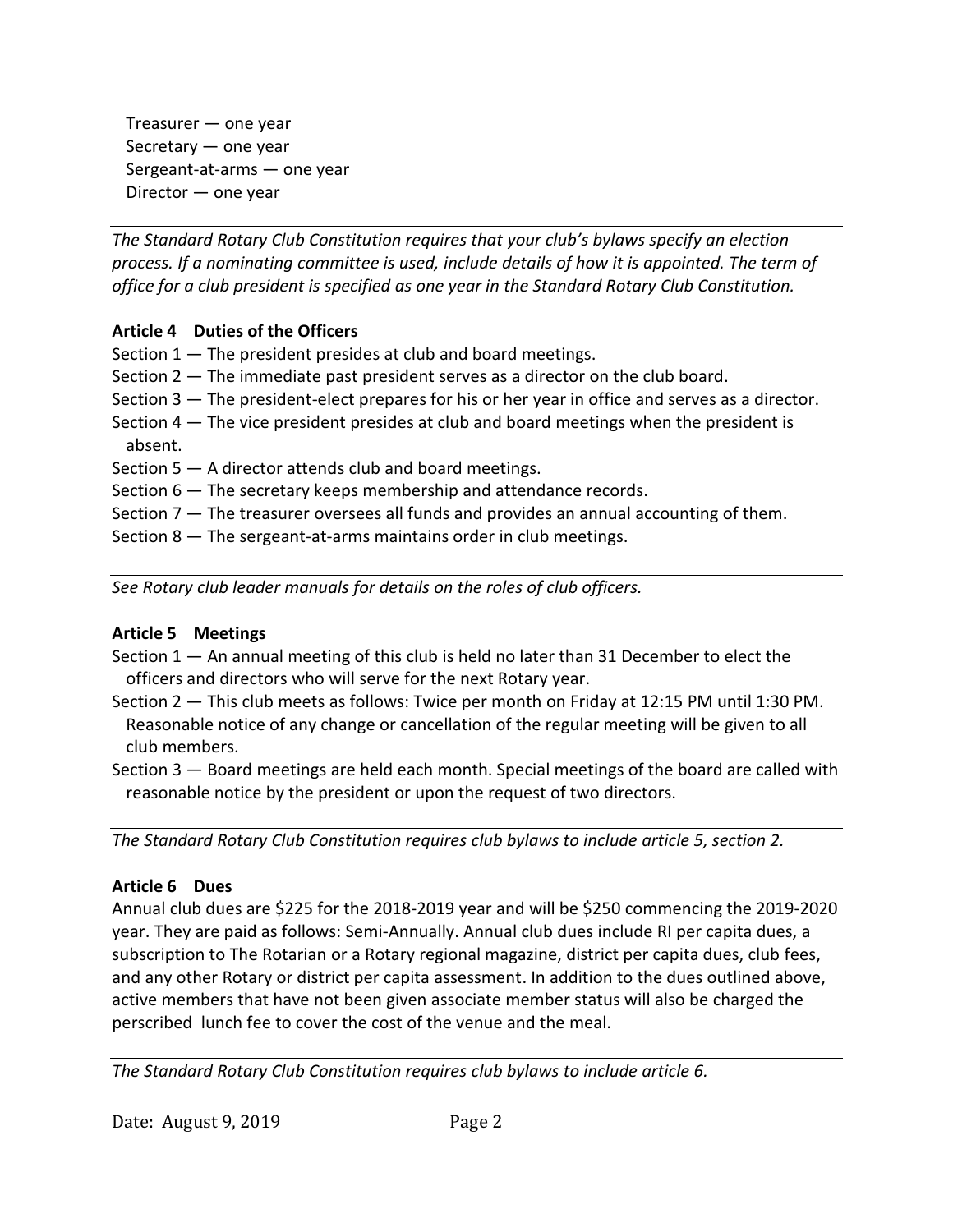# **Article 7 Method of Voting**

The business of this club is conducted by voice vote or a show of hands except in the election of officers and directors, which is conducted by ballot. The board may also provide a ballot for a vote on some resolutions.

## **Article 8 Committees**

- Section 1 Club committees coordinate their efforts to achieve the club's annual and longterm goals. Each club should have the committees listed in article 13, section 7, of the Standard Rotary Club Constitution.
- Section 2 The president is an ex officio member of all committees and, as such, has all the privileges of membership.

Section 3 — Each committee's chair is responsible for the regular meetings and activities of the committee, supervises and coordinates its work, and reports to the board on all committee activities.

## **Article 9 Finances**

Section 1 — Before each fiscal year starts, the board prepares an annual budget of estimated income and expenditures.

- Section 2 The treasurer deposits club funds in a financial institution or institutions designated by the board, divided into three accounts: one for club operations, one for service projects and for the OLG Bingo activities.
- Section 3 Bills are paid by the treasurer or another authorized officer and approved by two other officers or directors.
- Section 4 A qualified person conducts a thorough annual review of all financial transactions.
- Section 5 Club members will receive an annual financial statement of the club.
- Section 6 The fiscal year is from 1 July to 30 June.
- Section 7 Addition reports and financial information is also required for compliance with the OLG Bingo activities.

## **Article 10 Method of Electing Members**

Section 1 — A member proposes a candidate for membership to the board, or another club proposes one of its transferring or former members.

Section 2 — The board approves or rejects the candidate's membership within 30 days and notifies the proposing member of its decision.

Section 3 — If the board approves the candidate's membership, the prospective member is invited to join the club.